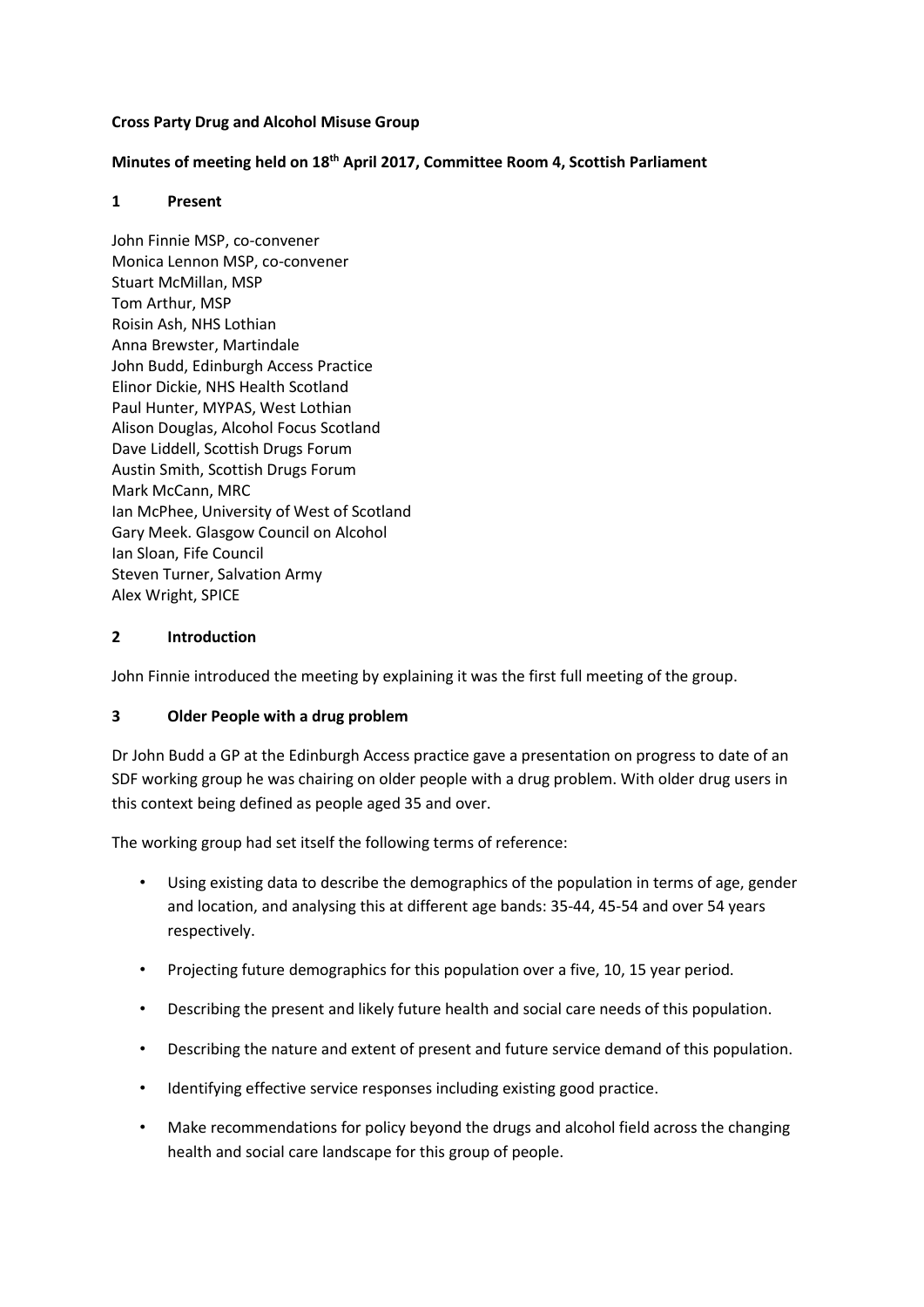With the following pieces of work undertaken by the group:

- Literature review
- Evidence day
- Survey of frontline specialist services 74 responses
- Survey of 123 older people with drug problems
- data linkage work to make estimates of future scale of need

All of the work was now complete apart from the data linkage work which was nearly complete.

It was planned that the final report would be published in June.

The headline findings so far were as follows:

- Older people with a drug problem would become the main population in services over the coming years and services will need to adapt and particularly become more age sensitive
- The majority are isolated and living alone
- Most have mental health issues alongside a drug problem
- Most have a range of underlying health conditions
- The was considerable use of the health service by this group particularly through unplanned hospital admissions
- This group would be a test case for how well health and social care integration happens

Discussion focussed on a range of issues including - stigma as a key issue including in terms of self-reported mental health issues like anxiety; the need to recognise the connection between long term substance use and un-addressed or unresolved trauma; keeping this stigmatised group's profile high enough to demand attention / resources; long term saving as a key driver of service provision to this group – housing first as an example; we need to understand why people are dropping out / being pushed out of service.

#### 4 **Funding cuts to ADPs**

Austin Smith, Policy and Practice Officer at Scottish Drugs Forum, gave a presentation outlining the history of funding and recent cuts in ADP funding.

The draft Scottish Government budget in December 2015 co-incided with the transfer of ADP funding from Justice to Health. A reduction in funding of 22.25% was made to combined drug and alcohol funding from £69.2 million in 2015-16 to £53.8 million in 2016-17.

In January 2016 the Cabinet Secretary for Health, Shona Robison, wrote to Health Board Chief Executives stating her expectation that they would cover this shortfall in drug and alcohol funding from allocated health budgets which rose in this budget round by 6.5%.

Locally, there was little clarity re overall budgets until well into the financial year with most ADPs using one-off underspend and contributions from Integrated Joint Boards to reduce scale of cuts